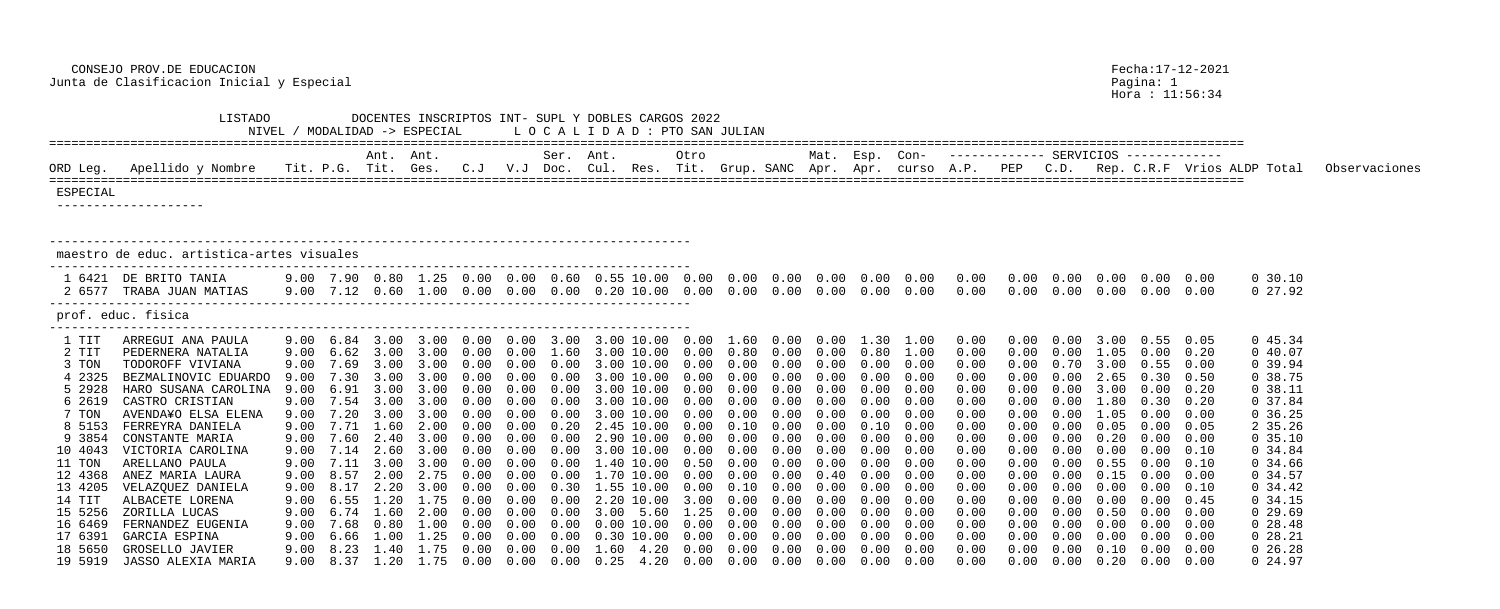20 6376 RODRIGUEZ NATALI 9.00 8.07 0.80 1.25 0.00 0.00 0.00 0.00 2.10 0.00 0.00 0.00 0.00 0.00 0.00 0.00 0.00 0.00 0.00 0.00 0.00 0 21.22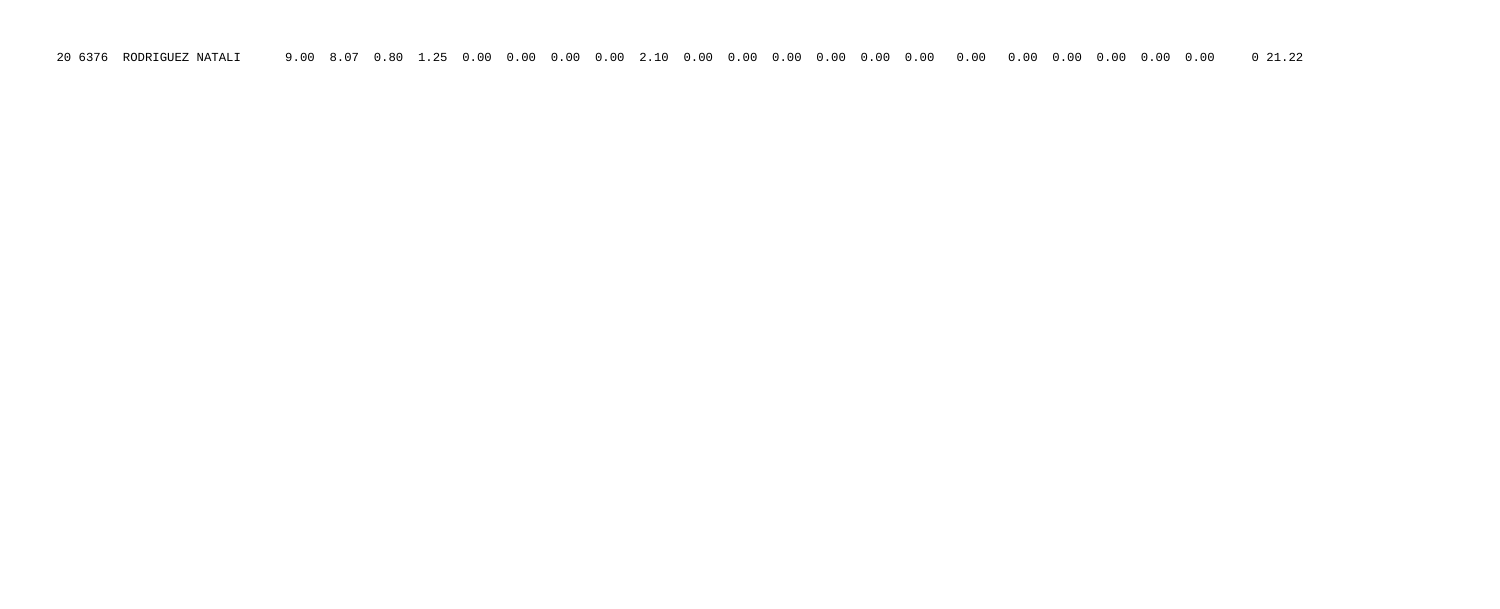CONSEJO PROV.DE EDUCACION Fecha:17-12-2021

Junta de Clasificacion Inicial y Especial experience establece en la pagina: 2 Hora : 11:56:34 LISTADO DOCENTES INSCRIPTOS INT- SUPL Y DOBLES CARGOS 2022 NIVEL / MODALIDAD -> ESPECIAL L O C A L I D A D : PTO SAN JULIAN ================================================================================================================================================================== Ant. Ant. Ser. Ant. Otro Mat. Esp. Con- ------------- SERVICIOS ------------- ORD Leg. Apellido y Nombre Tit. P.G. Tit. Ges. C.J V.J Doc. Cul. Res. Tit. Grup. SANC Apr. Apr. curso A.P. PEP C.D. Rep. C.R.F Vrios ALDP Total Observaciones ================================================================================================================================================================== -------------------------------------------------------------------------------------- prof. de educ. fisica sin residencia ac 179-180/99 --------------------------------------------------------------------------------------- 1 7361 TENORIO JUAN 9.00 7.12 0.40 0.25 0.00 0.00 0.00 0.00 0.00 0.00 0.00 0.00 0.00 0.00 0.00 0.00 0.00 0.00 0.00 0.00 0.00 0 16.77 -------------------------------------------------------------------------------------- prof. de musica --------------------------------------------------------------------------------------- 1 4302 FLORES MELISA NOEMI 9.00 7.80 2.40 1.75 0.00 0.00 0.00 1.70 7.70 0.00 0.00 0.00 0.00 0.00 0.00 0.00 0.00 0.00 0.10 0.00 0.00 0 30.45 -------------------------------------------------------------------------------------- psicopedagogo --------------------------------------------------------------------------------------- 1 TON GUZMAN DIANA 9.00 8.32 3.00 3.00 0.00 0.00 0.00 3.00 10.00 1.00 0.00 0.00 0.00 0.00 0.00 0.00 0.00 0.20 0.00 1.45 0.30 0 39.27 2 4005 FOUCAULT MARIANA 9.00 7.89 3.00 3.00 0.00 0.00 0.00 3.00 7.70 1.75 0.00 0.00 0.00 0.00 0.00 0.00 0.00 0.00 0.00 0.00 0.00 0 35.34 3 6084 PRIETO SONIA EVELIN 9.00 4.94 1.20 1.50 0.00 0.00 1.00 0.45 3.50 0.00 0.50 0.00 0.00 0.50 0.00 0.00 0.00 0.00 0.00 0.00 0.00 3 25.59 -------------------------------------------------------------------------------------- psicologos --------------------------------------------------------------------------------------- 1 4117 PERSIA ROMINA 9.00 7.67 2.00 2.25 0.00 0.00 0.00 2.10 7.00 6.00 0.00 0.00 0.00 0.00 0.00 0.00 0.00 0.00 0.00 0.00 0.00 0 36.02 2 TIT TORRES MARIA 9.00 8.09 1.40 2.00 0.00 0.00 1.20 0.00 10.00 0.00 0.60 0.00 0.00 0.60 1.00 0.00 0.00 0.00 0.00 0.00 0.00 0 33.89 -------------------------------------------------------------------------------------- fonoaudiologos --------------------------------------------------------------------------------------- 1 TIT SANCHEZ MARIEL 9.00 0.00 3.00 2.75 0.00 0.00 1.80 1.05 7.70 0.00 0.90 0.00 0.00 0.90 1.00 0.00 0.00 0.00 0.00 0.00 0.00 2 30.10 -------------------------------------------------------------------------------------- asistente social --------------------------------------------------------------------------------------- 1 4339 PAEZ ALEJANDRINA ANA 9.00 7.57 3.00 3.00 0.00 0.00 2.30 3.00 8.40 6.00 1.10 0.00 0.00 1.10 0.00 0.00 0.00 0.00 0.00 0.00 0.00 3 47.47 -------------------------------------------------------------------------------------- maestro de danzas p/la educ.especial ---------------------------------------------------------------------------------------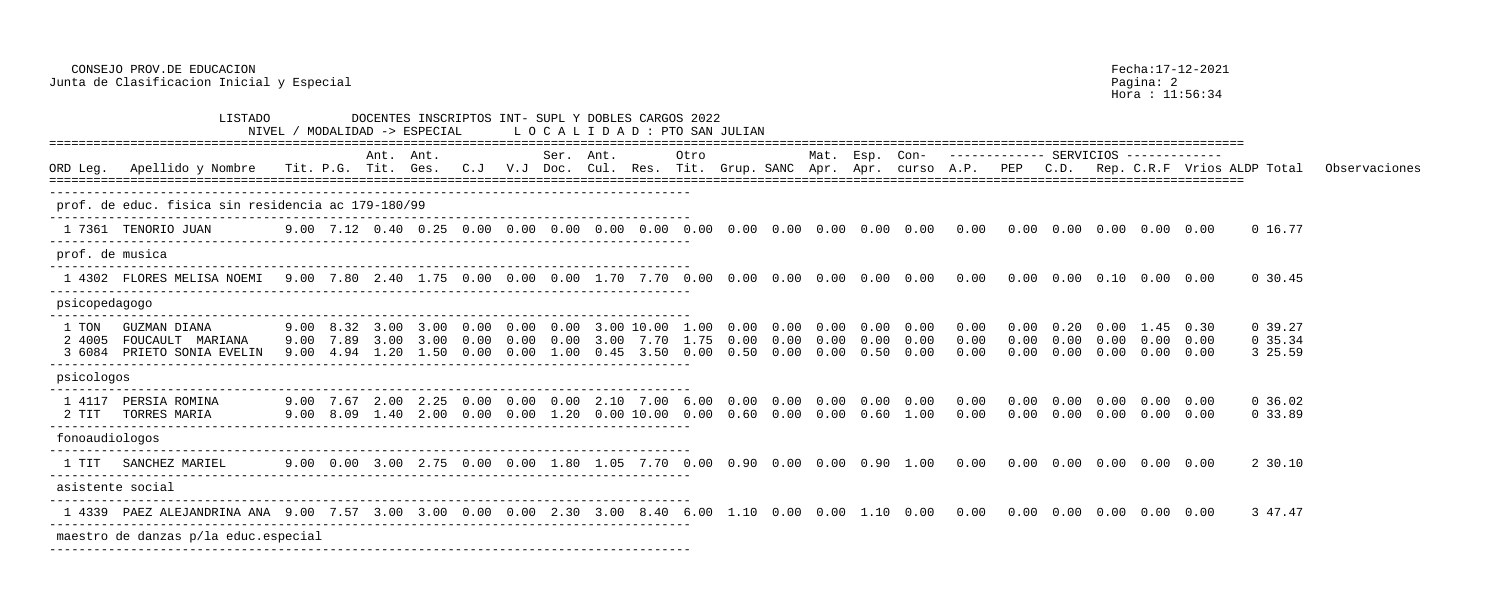1 7064 PADIN MARIANELA 6.00 0.00 0.60 0.50 0.00 0.00 0.00 0.10 10.00 0.00 0.00 0.00 0.00 0.00 0.00 0.00 0.00 0.00 0.00 0.00 0.00 0 17.20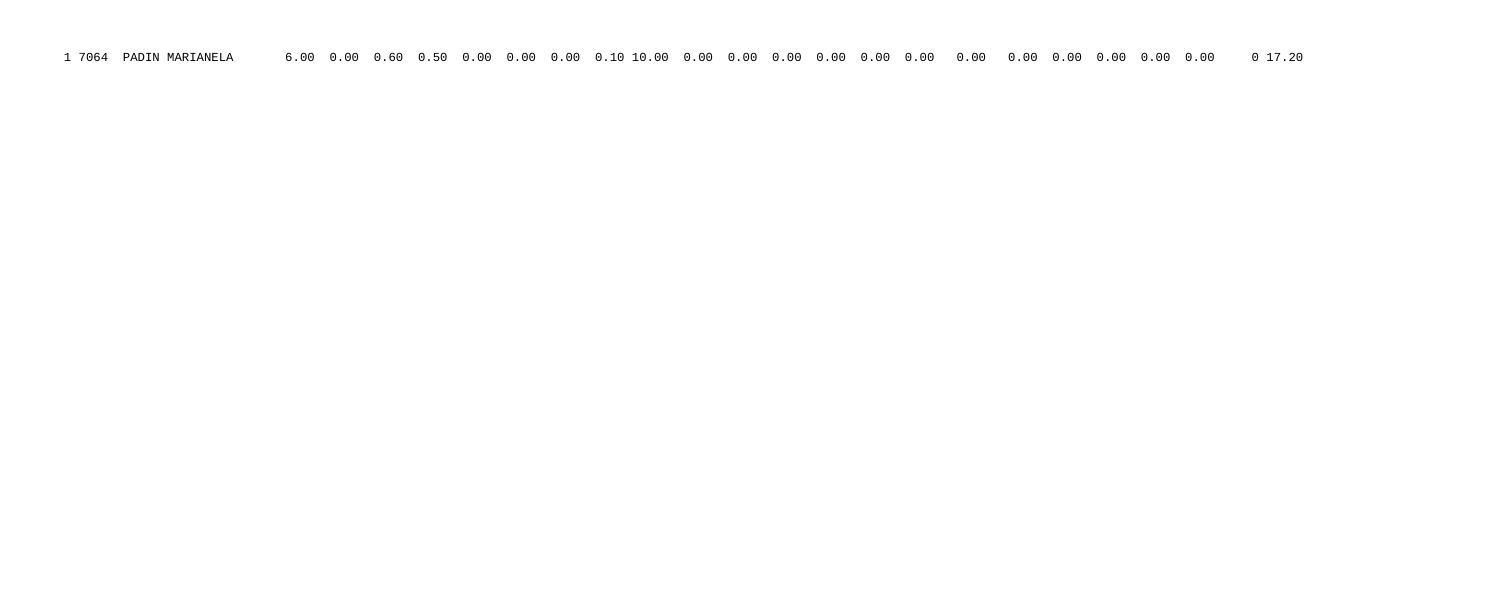Hora : 11:56:34

| <b>∠∪∠∠</b>                                                                      | SAN JULIAN                                                                                   |                                                                                              |                                                                                              |                                                                                              |                                                                                              |                                                                                              |                                                                                              |                                                                                              |                                                                                              |                                                                                              |                                                                                              |                                                                                                                                 |      |
|----------------------------------------------------------------------------------|----------------------------------------------------------------------------------------------|----------------------------------------------------------------------------------------------|----------------------------------------------------------------------------------------------|----------------------------------------------------------------------------------------------|----------------------------------------------------------------------------------------------|----------------------------------------------------------------------------------------------|----------------------------------------------------------------------------------------------|----------------------------------------------------------------------------------------------|----------------------------------------------------------------------------------------------|----------------------------------------------------------------------------------------------|----------------------------------------------------------------------------------------------|---------------------------------------------------------------------------------------------------------------------------------|------|
| ro<br>t.                                                                         | Grup. SANC                                                                                   |                                                                                              | Mat.<br>Apr.                                                                                 | Esp.<br>Apr.                                                                                 | $Con-$<br>curso                                                                              | A.P.                                                                                         | PEP                                                                                          | SERVICIOS<br>C.D.                                                                            |                                                                                              |                                                                                              |                                                                                              | Rep. C.R.F Vrios ALDP Total                                                                                                     | Obs6 |
| .25                                                                              | 0.10                                                                                         | 0.00                                                                                         | 0.00                                                                                         | 0.10                                                                                         | 0.00                                                                                         | 0.00                                                                                         | 0.00                                                                                         | 0.00                                                                                         | 0.00                                                                                         | 0.00                                                                                         | 0.05                                                                                         | 0 20.84                                                                                                                         |      |
| .50<br>.00<br>.00<br>.00<br>.00<br>.00<br>.50<br>.00<br>.00<br>.00<br>.25<br>.00 | 1.40<br>2.10<br>2.00<br>3.00<br>1.30<br>1.20<br>1.10<br>1.00<br>0.80<br>0.00<br>0.30<br>0.20 | 0.00<br>0.00<br>0.00<br>0.00<br>0.00<br>0.00<br>0.00<br>0.00<br>0.00<br>0.00<br>0.00<br>0.00 | 0.00<br>0.00<br>0.70<br>0.00<br>0.00<br>0.50<br>0.00<br>0.00<br>0.00<br>0.00<br>0.00<br>0.00 | 1.40<br>2.10<br>2.00<br>1.80<br>1.30<br>1.20<br>1.10<br>1.00<br>0.80<br>0.00<br>0.30<br>0.20 | 1.00<br>1.00<br>1.00<br>1.00<br>1.00<br>1.00<br>1.00<br>1.00<br>1.00<br>0.00<br>0.00<br>0.00 | 0.00<br>0.00<br>0.00<br>0.00<br>0.00<br>0.00<br>0.00<br>0.00<br>0.00<br>0.00<br>0.00<br>0.00 | 0.00<br>0.00<br>0.00<br>0.00<br>0.00<br>0.00<br>0.00<br>0.00<br>0.00<br>0.00<br>0.00<br>0.00 | 0.00<br>0.00<br>0.00<br>0.00<br>0.00<br>0.00<br>0.00<br>0.00<br>0.00<br>0.00<br>0.00<br>0.00 | 0.20<br>0.45<br>0.20<br>0.20<br>2.05<br>0.25<br>0.40<br>0.00<br>0.00<br>0.00<br>0.00<br>0.00 | 1.70<br>0.80<br>1.35<br>0.25<br>0.00<br>0.00<br>0.00<br>0.00<br>0.00<br>0.00<br>0.00<br>0.00 | 0.00<br>0.30<br>0.00<br>0.00<br>0.10<br>0.10<br>0.00<br>0.00<br>0.00<br>0.00<br>0.00<br>0.00 | 0, 52.54<br>3 51.82<br>3 51.23<br>3 48.50<br>047.19<br>3 43.75<br>0.39.44<br>3 37.51<br>0, 36.86<br>028.20<br>2 27.64<br>021.00 |      |

 CONSEJO PROV.DE EDUCACION Fecha:17-12-2021 Junta de Clasificacion Inicial y Especial entre establece en la pagina: 3

 LISTADO DOCENTES INSCRIPTOS INT- SUPL Y DOBLES CARGOS 2022  $NIVEL / MODALIDAD -> ESPECIAL$  LOCALIDAD -> ESPECIAL LOCALIDAD + PTO ================================================================================================================================================================== Ant. Ant. Ser. Ant. Otro Mat. Esp. Con- ------------- SERVICIOS ------------- ORD Leg. Apellido y Nombre Tit. P.G. Tit. Ges. C.J V.J Doc. Cul. Res. Tit. Grup. SANC Apr. Apr. curso A.P. PEP C.D. Rep. C.R.F Vrios ALDP Total Observaciones ================================================================================================================================================================== ESTIMULACION TEMPRANA -------------------------------------------------------------------------------------- maestro de grado (titulo docente) sin residencia ac 179-180/99 --------------------------------------------------------------------------------------- 1 TOP BALMACEDA ANA DEL C. 6.00 6.89 2.40 0.75 0.00 0.00 0.30 3.00 0.00 1 DISCAPACITADOS INTELECTUALES -------------------------------------------------------------------------------------- maestro de grado (titulo docente) --------------------------------------------------------------------------------------- 1 TIT OCHOA MARTA ALICIA 9.00 6.94 3.00 3.00 0.30 0.00 3.00 3.00 9.10 9.50 1.40 0.00 0.00 1.40 1.00 0.00 0.00 0.00 0.20 1.70 0.00 0 52.54 2 TIT ALBACETE VERONICA 9.00 7.87 1.80 2.50 2.30 0.00 2.60 3.00 10.00 3.00 2.10 0.00 0.00 2.10 1.00 0.00 0.00 0.00 0.45 0.80 0.30 3 51.82 3 TIT HEREDIA AURORA 9.00 8.68 3.00 3.00 0.30 0.00 3.00 3.00 10.00 4 TIT JALITH IVANA MARILIN 9.00 7.25 3.00 3.00 0.00 0.00 3.00 3.00 10.00<br>5 TIT RODRIGUEZ GASSET 9.00 7.04 2.80 3.00 0.00 0.00 2.60 3.00 10.00 5 TIT RODRIGUEZ GASSET 9.00 7.04 2.80 3.00 0.00 0.00 2.60 3.00 10.00 6 TIT BEHM MONICA BEATRIZ 9.00 8.60 2.40 3.00 0.00 0.00 2.50 1.00 10.00 0.00 1.20 0.00 0.50 1.20 1.00 0.00 0.00 0.00 0.25 0.00 0.10 3 43.75 7 TIT HERNANDEZ ANAHI 9.00 7.89 2.60 3.00 0.00 0.00 2.30 1.15 8.40 1.50 1.10 0.00 0.00 1.10 1.00 0.00 0.00 0.00 0.40 0.00 0.00 0 39.44 8 TIT DE LA VEGA GISELA 9.00 7.21 2.60 2.75 0.00 0.00 2.00 0.95 7.00 0. 9 TIT SALVATIERRA PAOLA 9.00 8.16 1.60 2.25 0.00 0.00 1.70 1.55 10.00 0. 10 6634 MU¥IZ JULIETA 9.00 7.65 0.80 0.75 0.00 0.00 0.00 0.00 10.00 0.00 0.00 0.00 0.00 0.00 0.00 0.00 0.00 0.00 0.00 0.00 0.00 0 28.20 11 6217 VILLCA GARCIA 9.00 6.54 1.40 1.50 0.00 0.00 1.00 0.85 3.50 1 12 6640 MORENO CECILIA DE 9.00 7.75 0.60 0.75 0.00 0.00 0.40 0.00 2.10 0.00 0.20 0.00 0.00 0.20 0.00 0.00 0.00 0.00 0.00 0.00 0.00 0 21.00 SORDOS E HIPOACéSICOS -------------------------------------------------------------------------------------- maestro de grado (titulo docente) --------------------------------------------------------------------------------------- 1 TIT ALBACETE VERONICA 9.00 6.89 3.00 3.00 2.30 0.00 2.60 3.00 10.00 3.00 2.10 0.00 0.00 2.10 1.00 0.00 0.00 0.00 0.45 0.80 0.30 3 52.54 2 TIT CABRERA DANISA 9.00 6.39 2.60 3.00 0.00 0.00 3.00 3.00 10.00 0.00 1.40 0.00 0.00 1.40 1.00 0.00 0.00 0.00 0.00 0.00 0.00 0 40.79